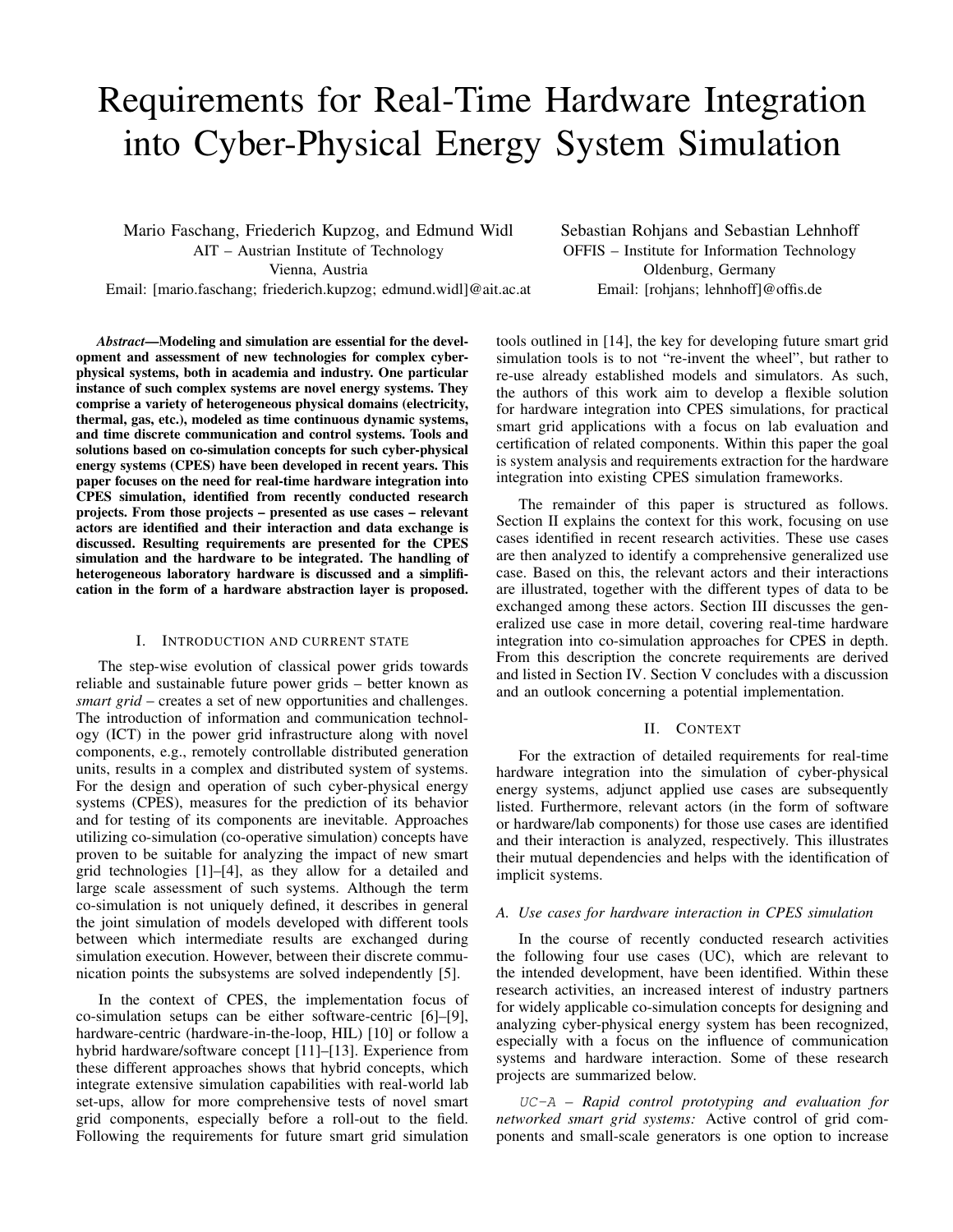the hosting capacity for renewable energy resources in power distribution grids [15]. Control solutions are being developed in cooperative research projects, such as [16], but also in industry. Active intervention in the operation of the distribution grid can be realized with the help of tap changer transformers, adjustable (re)active power set-points of generators, or even topology changes of the distribution grid. The more distributed the sensors and actuators of such control systems are, the more challenging becomes testing during development and validation of such solutions. One approach is to incorporate highly specialized domain-specific simulation tools in a common co-simulation environment. A process for rapid control prototyping has been developed [17] that incorporates distribution grid and communication simulation as well as C-HIL evaluation for this purpose.

UC-B *– Smart grid components communication and interaction tests:* Interoperability of supply equipment for electric vehicles (charging stations) needs to be tested to assure that battery charging for a given electric vehicle is possible with any supply equipment (EVSE). The electric vehicle use case is challenging since it includes a number of different physical and communication interfaces that need to interact in a managed charging setting. A setup for testing supply equipment and its communication interface to the management system (using Open Charge Point Protocol — OCPP) has been proposed [18] in the course of the EU FP7  $COTEVOS<sup>1</sup>$  project. The focus was on testing and certification of real world EVSE in the lab with a high number of simulated EVSE and under various EV charging scenarios.

UC-C *– Smart grid power hardware device/stress tests:* Before product release, smart grid devices such as controllers, protection systems, or inverters are tested for their robustness and behavior under various environmental conditions. These tests consider (high) power hardware-in-the-loop (P-HIL) evaluation under real world conditions (e.g., using a climate chamber, real-world voltage profiles, realistic fault situations). Future systems will require significantly more interaction with other devices (e.g., sensors or actuators elsewhere in the grid) as it is the case today. Therefore, close coupling of the power hardware in the lab with simulated physical systems is highly desirable for efficient testing.

UC-D *– Evaluation of distributed multi-agent based control systems for ancillary service provision:* Reliable ancillary service provision utilizing distributed energy resources (DER) can be realized with multi-agent systems (MAS), which take care of the optimization of the underlying hardware and configuration of the autonomous responses (typically from DER inverters). While the feasibility of the MAS implementation may be evaluated in purely software-based environments, the provision of power reserves itself is an autonomous reaction to grid parameters (e.g., droop controlled f/P-response) and thus needs be tested in a dynamic (preferably hardware) environment. However, stability of the integrated hardware/software system can only be guaranteed when providing an adequate environment [19].

All of the use cases listed above were developed within already completed or still ongoing research projects. They can be considered as specific instances of one generalized use case (GUC), as described below. This abstraction is used because (according to [20]) the more complex a system is, the more advantageous for its realization is the abstraction of use cases.

GUC *– Real-time hardware integration into co-simulation of cyber-physical energy systems:* This generalized use case covers UC-A to UC-D. Their common aspects are twofold. On the one hand, they all incorporate co-simulation concepts for (physical) energy systems and partially communication systems and controllers, which can be summarized as cosimulation of CPES. On the other hand, they all require the integration of real hardware components – either power or control hardware – into the simulation.

Due to its comprehensiveness and level of abstraction, all other use cases can be seen as specializations of GUC. Consequently, all the requirements derived from the individual use cases are also reflected by the generic use case GUC.

## *B. Relevant actors*

Focusing on control of CPES and/or the evaluation of physical components, the following four actors can be identified. Each of these actors represents a set of software or hardware components that is relevant in CPES simulation.

- physical systems simulators
- communication simulators
- controls (algorithm prototypes/hardware)
- power hardware/real time digital simulators (RTS)

The physical systems simulators represent real world environments, e.g., power systems simulators such as PyPower, PowerFactory, NEPLAN, OpenDSS, or PSS SINCAL. They are primarily continuous systems simulators maintaining physical state variables like voltage, power, temperature, or energy. On the other hand, communication simulators are modeling the discrete behavior of (message/packet based) communication systems. Widely used communication simulators are the network simulator ns-2/ns-3, OMNeT++, and OPNET Modeler. Controllers for CPES can manifest as actors in two ways: either as prototypes, which might still be in the development phase, or as implemented controller hardware components, which are field-ready. The last actor of this list represents power hardware of any type and real time digital simulators (RTS), which operate at very dense time intervals and are able to physically emulate dynamic system behavior.

## *C. Different types of data to be transferred*

Concerning data transfer among actors during cosimulation of CPES with real-world/lab hardware components, the following different types of data can be distinguished.

*Simulation control signals* are internally used for orchestrating co-simulation. They might start and stop simulation processes, communicate simulation scenarios, allow simulators to progress to a specific point in simulation time, and so on. Thus they can be seen as control flow signals.

*Variables* are (internal) states of a physics-based system models that influence other interacting physics-based systems

<sup>1</sup>EU FP7 COTEVOS project – http://cotevos.eu/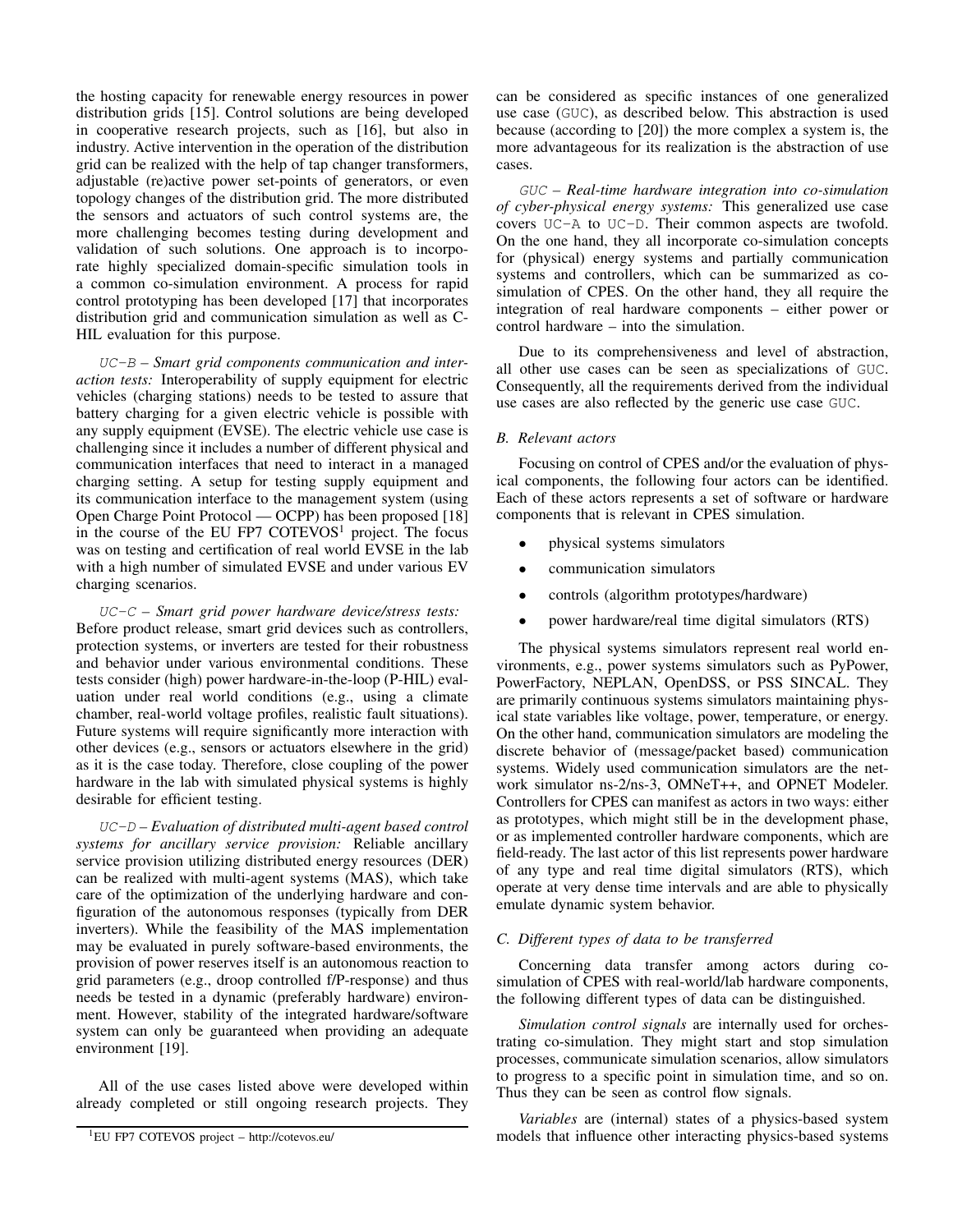model simulated in other simulators and thus need to be communicated among those simulators.

*Messages* are explicitly issued by (the model of) an active element within a simulator representing sensors or actuators in the real world (e.g., voltage sensors, control elements). These messages are typically transferred via a specific protocol.

Which actors exchange what type of data is presented in the following section with the help of an actor interface diagram.

## *D. Actor interface diagram*

Fig. 1 shows the actor interface diagram depicting the actors identified above for the generic use case (GUC) and their adjunct data types and paths.



Fig. 1. Actor interaction diagram of physical simulators, communication simulator and hardware components; containing an implicit CPES system (A), optional simulation control signals (B), and optional physical variable exchange (C).

The topmost three actors represent physical systems simulators of which each one represents a specific physical domain. Each of these domains is represented by state variables, which dynamically change over time during a simulation. At least within the simulation of the CPES (A in Fig. 1) some of those variables – to be specific, those that influence the other physical system(s) – have to be exchanged (black dotted links). For the individual physical systems simulators to act jointly, some means of synchronization, common simulation time, and simulation control signals have to be exchanged. This coordination task can be managed by one of the physical systems simulators or a specific element (e.g.,  $\text{SimPy}^2$ ), which is not explicitly included in the figure.

All actors within Fig. 1 are actively communicating via messages (e.g., meter readings from power grid simulations, set points from control systems to PV inverters, price values from a marked agent). These messages (blue solid links) are real world/field elements, in contrast to variables and simulation control signals. To model communication behavior

of the real communication channel, communication simulators may be used.

The actors to the left and right of the communication simulator in Fig. 1 are lab components, which do not directly relate to the CPES software simulation. They are rather interacting components, which might be taken from the field. The actor on the lower left hand side represents controller components that typically only communicate via explicit messages to their counterparts in the field or the related simulated physical system. This communication typically takes place via (domain) specific communication protocols in a message-based discrete manner.

On the lower right hand side is the RTS/power hardware actor. This actor represents real time digital simulators (e.g., by OPAL-RT Technologies or RTDS Technologies) and power hardware components (e.g., on-load tap-changers, EV supply equipment). In contrast to the controller components, these components physically emulate continuous systems, which might also need to exchange (physical) variables from the lab to their representations in the CPES simulation (cf. C in Fig. 1). This physical state variable exchange between the lab and the CPES simulation is not mandatory but very likely, since the idea of hardware coupling lies in the close integration of those real world components into CPES simulation.

In case of hardware integration one more thing has to be considered, which is the integration of lab components into the simulation control flow. To fully integrate these real world components into a fully automated scenario-based simulation with a potentially altered time scale, also the lab related actors need to support simulation control flow signals (cf. B in Fig. 1). This again can be seen as optional but necessary for full simulation integration.

## III. DESCRIPTION OF THE GENERALIZED USE CASE

This section discusses the generic use case (GUC) in an abstract, technology independent manner (schematically depicted in Fig. 2), which serves as the basis for the requirements extraction in the next section. The discussion is performed stepwise with increasing complexity, beginning with CPES simulation, which then is extended by communication systems simulation and finally enhanced by hardware coupling.

#### *A. Simulation of cyber-physical energy systems*

From a methodological point of view, the ability to properly simulate CPES is closely tied to the capability of handling hybrid models, i.e., models comprising both continuous time and event based properties. As mentioned above, in CPES this relates to the combination of continuous models of physical infrastructure (e.g., distribution grids, generation/storage units) with control decisions and other events related to energy systems operation (e.g., price signals, consumer behavior). From an engineering point of view, CPES are exceptional due to the fact that the modeling of use-cases typically requires a multidomain approach, i.e., across the boundaries of traditional engineering domains (e.g., electrical grids, district heating, mobility). Since most energy-related simulation tools have a domain-specific focus, co-simulation concepts have become increasingly popular for designing and analyzing CPES.

<sup>2</sup>http://simpy.readthedocs.org/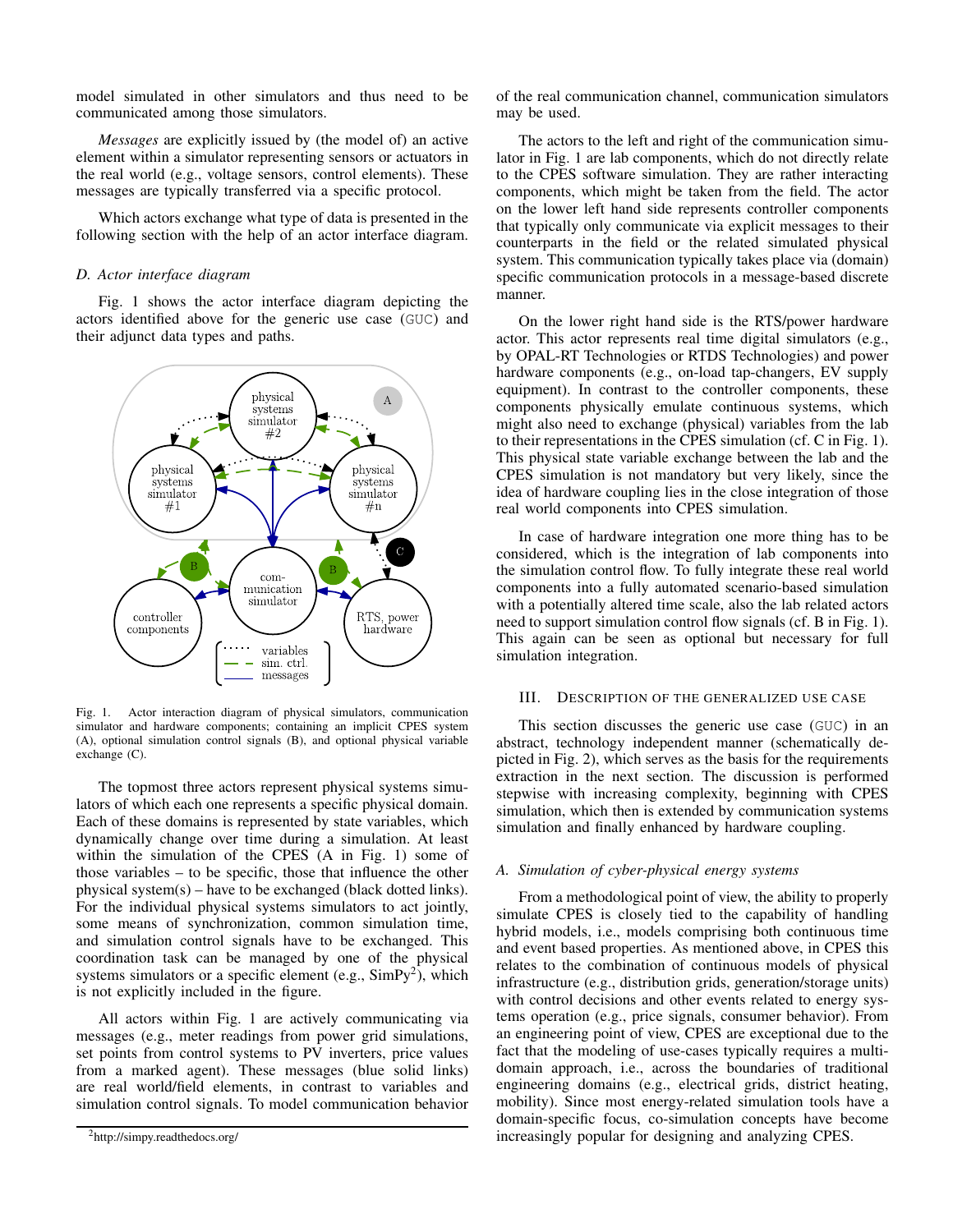

Fig. 2. Layer representation of the generic use case showing the CPES layer at the bottom, the communication simulation layer in the middle, and the lab hardware components on top; together with an example of potential interactions.

Consequently, a typical CPES in the context of the generalized use case GUC can be characterized as a hybrid multidomain systems in the sense defined above (cp. with Fig. 1). This seemingly generic definition of a generalized CPES has indeed many implications for the practical implementation of simulation environments, for instance with regards to event detection/handling, determinism of execution or application programming interface definition. As outlined in Section I, several software-based approaches are currently available that aim at overcoming the associated technical challenges.

## *B. Consideration of communication simulation*

Considering communication (and thus considering messages depicted as blue links in Fig. 2) is inevitable if one focuses on control system development, or deals with other actively operating or communicating elements (e.g., multiagent systems). Messages are always issued by an active component or its model representation and can never directly arise from a physical simulation.

In case of ideal communication channels, messages might be directly forwarded from the originating actor to the target actor – comparable to the physical variables. However, to achieve realistic communication behavior, one or more communication simulators need to be incorporated. Including one such simulator means that all message exchange needs to be redirected over this actor (cp. with Fig. 1). As messages might origin from any actor – independent if it is hard- or software – they have to be collected, maintained, and forwarded by the communication simulator. This actor has to maintain one or more message queues (depending on the physical channel's nature) in order to guarantee determinism and reproducibility of the experiment. The message furthermore has to be considered by or synchronized with the CPES simulation.

Typically, communication simulators model temporal behavior (e.g., packet congestion, delay or transmission time) and thus need to be temporally coupled to all other actors with temporal behavior. As communication topology may vary from the physical system topology, it has to be separately considered within the communication simulation. Furthermore, a mapping between the actors – or even each of the communicating entities modeled by one actor – and the communication topology is necessary.

In the middle layer of Fig. 2 the communication simulation is considered. It represents the channels behavior and the communication system topology. Messages issued by models of actors in the CPES simulation are directly forwarded from the CPES layer to the communication simulation without any interference. Within the communication simulation it is treated according to the channel model (delayed, distributed to other nodes, altered, marked as lost/corrupt, etc.) and then returned to the destination actor models in the CPES layer or the real actors in the lab layer.

#### *C. Integration of lab infrastructure*

Simulation models of active CPES components can be fully considered within the CPES co-simulation consisting of the CPES layer and the communication simulation layer in Fig. 2. In contrast to that, the integration of real hardware components leads to challenges and necessary modifications and extensions of this system. Lab infrastructure has to be considered in both domains – considering their physical as well as their ICT interactions with the rest of the simulated system.

The physical integration has to be done by mapping of the hardware components' real physical state variables (e.g. terminal voltages, generated or consumed active and reactive power) to their representation within the CPES simulation. This has to be done for both input and output variables of the hardware component in an adequate way (i.e., conformity with sampling rate and accuracy requirements). In order to do so, controllable lab equipment (e.g., power amplifiers), generating the physical representations of the input variables, and measuring instruments (e.g., watt-meters), feeding back the response of the connected hardware's outputs into the CPES simulation, are necessary.

Integrating the communication-related part of the lab hardware also requires for a virtual representation of the lab hardware in the communication simulator to facilitate an interaction with other (simulated) entities. Consequently, a mapping of the hardware components' communication interface(s) to their virtual representations within the communication simulation is needed. This integrates the lab hardware into the communication topology.

#### IV. REQUIREMENTS

Co-simulation of CPES and communication systems has already been performed in various ways [21]–[23] and is therefore assumed to be a solved problem (e.g., by the cosimulation framework mosaik [6]). This section focuses on the requirements that result from the integration of real power hardware and real time digital simulators (RTS) into such CPES co-simulation systems. Derived from the use case description in Section III – and especially Section III-C – the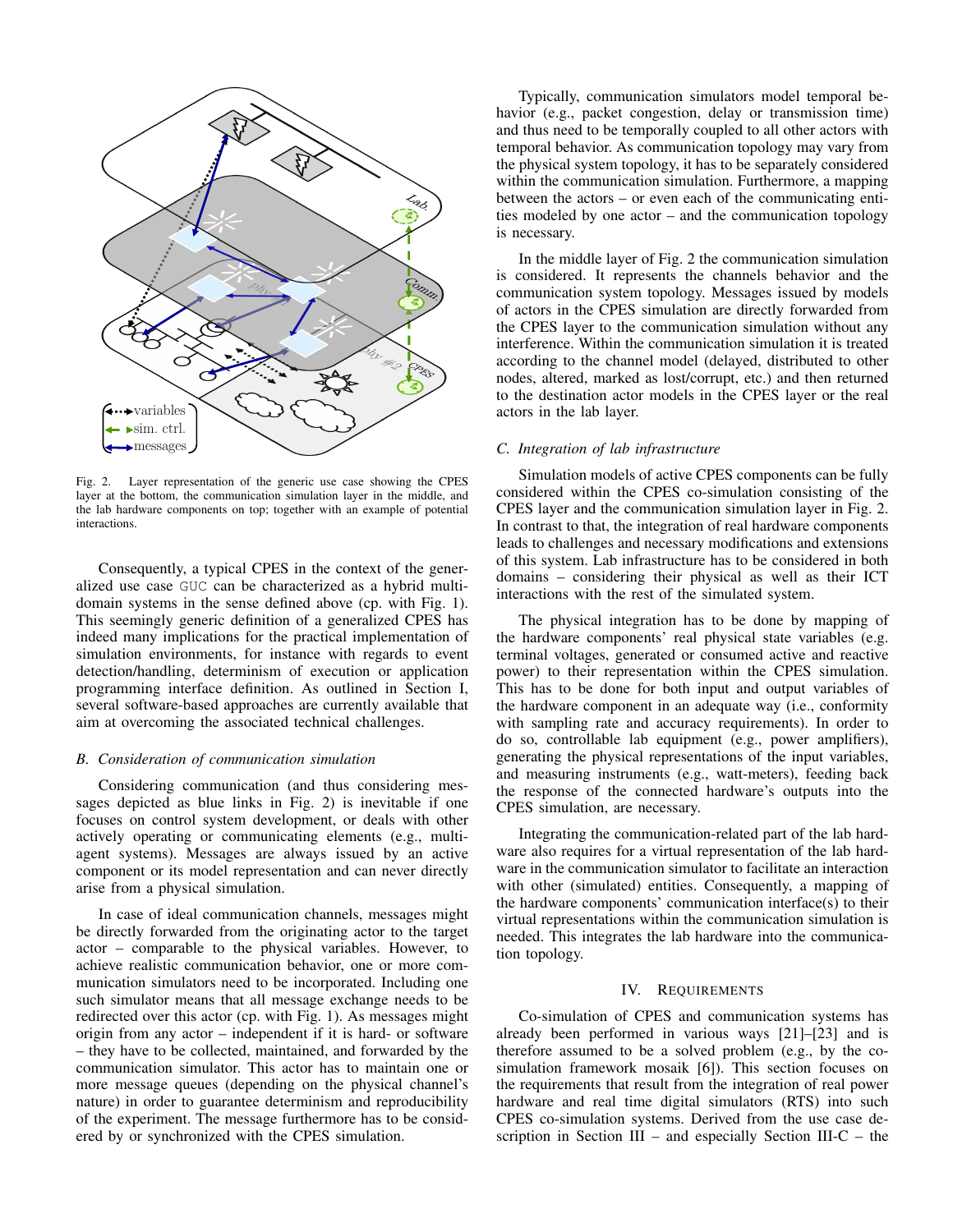following requirements for a hardware coupling middleware can be identified.

## *A. Requirements for the CPES and communication systems co-simulation*

To allow for hardware integration into the CPES simulation, the simulation framework – or to be more precise the CPES simulation assembled by the given co-simulation framework – has to fulfill the following requirements.

R1 *– CPES simulation must allow for lab component integration concerning their physical state variables and messages:* The CPES simulation has to provide the means for lab component(s) to exchange and properly represent physical state variables and messages. This means that physical inputs and outputs of real hardware components have to be mapped to the respective component representations in the physical systems simulation. This also applies for the integration of messages from and to the lab hardware.

R2 *– CPES simulation must allow for simulation control extensibility:* Events issued by real physical hardware, i.e., both updates of their physical variables and issued messages, have to be considered and included in the co-simulation framework's runtime execution. Furthermore, lab infrastructure must be included in simulation flow control (e.g., starting/stopping of the simulation, setting of initial parameters) and in scenario exchange. Thus, lab hardware infrastructure has to be handled by the simulation runtime control like another individual simulator with specific (timing) requirements.

R3 *– CPES simulation must be real-time and wall-clock capable:* Hardware components are always bound to wallclock time. Thus, CPES simulation must be capable of either operating in this mode or handling components that operate in this mode. Besides maintaining this pretended slowdown and linearization of simulation time, the CPES co-simulation framework must ensure to finish each simulation step at least within the simulated step duration, in order to avoid lagging behind the lab hardware components.

R4 *– CPES simulation must provide variables in a timely and accurate way:* State variables of continuous dynamic simulations to other simulators can only happen at discrete points in time and with limited accuracy (quantization). The variable exchange has to be done frequent enough as to comply with the time scale of the lab hardware components' behavior.

R5 *– CPES simulation must provide syntactical and semantic interface description:* For the interaction of the lab infrastructure an interface with a clear syntactic and semantic description has to be provided concerning all three types of data (cf. Section II-C) to be exchanged. This requires achieving syntactic and semantic interoperability by means of meta and reference models [24].

## *B. Requirements for the lab/hardware set-up*

Hardware integration into CPES co-simulation includes a heterogeneous set of real world components from time continuous systems like power hardware and RTS to event based systems like controller units. For the following set of requirements the existence of a hardware abstraction layer is assumed, such as the software middleware proposed in [25] that maintains the integration of hardware components into an existing CPES co-simulation.

R6 *– Consideration of heterogeneous hardware components:* A heterogeneous set of hardware components has to be considered for the integration into the CPES co-simulation. The increased complexity caused by this heterogeneous set of components, interfaces, and time bases has to be handled by means of abstraction and encapsulation. To allow for a reduction of complexity and to have a uniform interface between the lab set-up and the CPES simulation a hardware abstraction layer has to be created that encapsulates all the different hardware components.

R7 *– Exchange of physical variables and messages:* Within the hardware abstraction layer, information about the contained hardware components and their attributes has to be maintained and provided consistent to a meta model defined by the cosimulation framework (cf. R5). Such attributes could be initial parameters that would have to be set prior to a simulation run or physical state variables which would have to be set and read during the simulation process. Furthermore, messages of the real hardware components need to be forwarded to the CPES co-simulation and vice versa (cf. R1). This exchange and the processing of these attributes has to be performed with sufficient performance by the hardware components to keep pace with the CPES simulation.

R8 *– Conformity with simulation control signals:* The hardware components or their hardware abstraction layer, respectively, has to conform not only to the co-simulation framework's physical state variable and message exchange but also to its simulation control signals (as mentioned in R2). Furthermore, the special case that hardware components are operating in wall-clock time in comparison to the potentially different timing behavior needs to be considered (e.g., by dedicated synchronization measures).

## *C. Other requirements*

R9 *– Uncertainty quantification:* The unavoidable uncertainty that is caused by the coupling of both physical systems simulators and lab hardware components with their different time bases, models, and quantization effects has to be considered. Uncertainty estimation and the evaluation of the uncertainty impact to the whole setup are necessary to assess the overall system quality [26].

R10 *– Reuse and extension of existing models and solutions:* For a successful implementation already existing solutions and established models should be used and extended by necessary features.

#### V. DISCUSSION AND OUTLOOK

From recently conducted joint research project the need for real-time hardware integration into co-simulation concepts for CPES has emerged, especially from industry partners. In this paper the realization of this approach has been discussed and, as a first step, an established requirements engineering process based on a set of use cases derived from research projects has been applied. After abstraction of these use cases to a generalized use case the relevant actors have been identified, as well as their interaction, the type of data that has to be